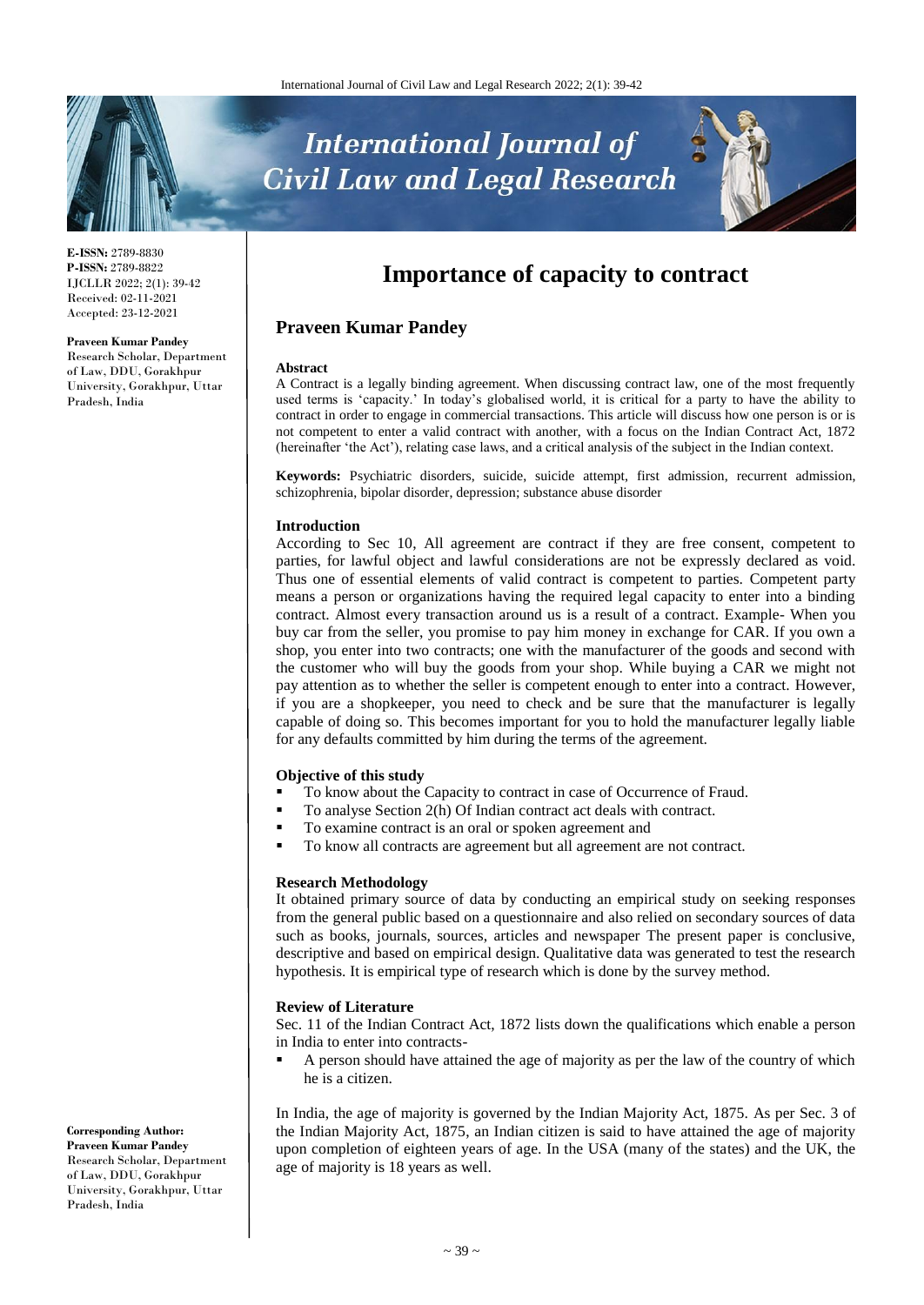## **Who are competent to contract?**

**Sec.11 of the Indian Contract Act, 1872** every person is competent to contracts:

- Major.(A person should have attained the age of majority as per the law of the country of which he is a citizen.)
- Sound mind and
- Not disqualified from contracting by any law to which he is subject

In India, the age of majority is governed by the Indian Majority Act, 1875. As per Sec. 3 of the Indian Majority Act, 1875, an Indian citizen is said to have attained the age of majority upon completion of eighteen years of age.

In the USA (the majority of the states) and the UK, the age of majority is 18 years as well.

However, if a person is below the age of 18 years and a guardian has been appointed for him, he shall attain majority at the age of 21 years.

#### **A person should be of sound mind at the time of entering into a contract.**

As per Sec. 12 of the Act, a person can be said to be of sound mind when he can assess, understand his actions and realize the consequences of obligations imposed on him at the time of entering into a contract.

- A person should not be disqualified under any law to which he is subject.
- Disqualifications for entering into a contract

Thus contractual capacity is basically defined in relations to age, soundness of mind and legal qualifications

According to sec11 of the Indian Contract Act, 1872 all persons who do not meet the criteria as per Sec. 11 of the Act are incompetent to contract. Hence, we can deduce that the following category of persons do not possess the legal capacity to enter into a contract-

- $\blacksquare$  Minor.
- Persons of unsound mind.
- Persons of disqualified of any law.
- **Minor**

In India, a minor is an Indian citizen who has not completed the age of eighteen years. A minor is incapable of understanding the nature of the liabilities arising out of an agreement. Hence a contract with a minor is void ab initio (void from the beginning) and cannot be enforced in a court of law. The result is that a party cannot compel the minor to perform his part of obligations as enumerated in the agreement (plead specific performance of an agreement/rule against estoppel).

# **Nature of minor's agreement**

# **Mohri bibi vs. Dharmodas ghose (1903) pc**

- 1. The respondent, Dharmodas Ghose, a minor, had mortgaged his property in favor of the moneylender, Brahmo Dutt for securing a loan amounting to INR 20,000/-.
- 2. Mr. Brahmo Dutt had authorized Kedar Nath to enter into the transaction through a power of attorney. Mr. Kedar Nath was informed of the fact that Dharmodas Ghose was a minor through a letter sent by his mother.
- 3. However, the deed of mortgage contained a declaration that Dharmodas Ghose was of the age of majority.
- 4. The respondent's mother brought a suit on the ground that the mortgage executed by his son is void on the ground that her son is a minor.
- 5. The relief sought by the respondent was granted and an appeal was preferred by the executors of Brahmo Dutt before the Calcutta high court. The same was dismissed.
- 6. An appeal was then made to the Privy council.

## **The Privy council's judge lord north held that-**

- a. A contract with a minor is void-ab-initio.
- b. Sec.7 of the Transfer of Property Act, 1882 states that a person competent to contract is competent to transfer a property.
- c. Hence, the mortgage executed by the respondent is void.

However, if a minor enters into a contract and performs his part of obligations, the other party can be compelled to perform and fulfill its obligations, and, in such instances, the contract becomes legally enforceable.

#### **Suraj Narain Dube VS. Sukhu Ahir**

- 1. Suraj Narain lent money to Sukhu Ahir who was a minor. The minor executed a promissory note against the money borrowed.
- 2. After four years, when the minor attained majority, he and his mother executed a second promissory note in favour of Suraj Narain in respect of the original loan plus the interest accumulated over the years.

# 3. **The court held-**

- 1. The first agreement entered into by the parties is void as a minor is incompetent to contract. The minor had no liability to pay under this agreement. However, the minor made a promise and provided the promissory note, amounting to consideration.
- 2. A minor has no power to ratify the contracts entered into by him upon attaining the age of majority.
- 3. In the second agreement executed by the parties, there was no consideration from the Plaintiff. The original advance was no consideration for a second agreement. The second agreement is void due to want of consideration.

In certain instances, a contract entered into by the minor or by the minor's guardian for his benefit is valid in the eyes of law-

- 1. A contract for marriage entered into by a minor/his guardian.
- 2. A partnership contract entered into with a minor admitting him to the benefits of a partnership. However, the minor cannot be held personally liable for the losses incurred.
- 3. A contract relating to the minor's property entered into by his guardian if it is for the benefit of the minor.
- 4. A contract of apprenticeship with a minor.
- 5. A contract supplying the minors with goods and services necessary for life.

Websites such as YouTube expressly mention in their terms and conditions that any minor while using its services represents that he has the permission of his parent/ guardian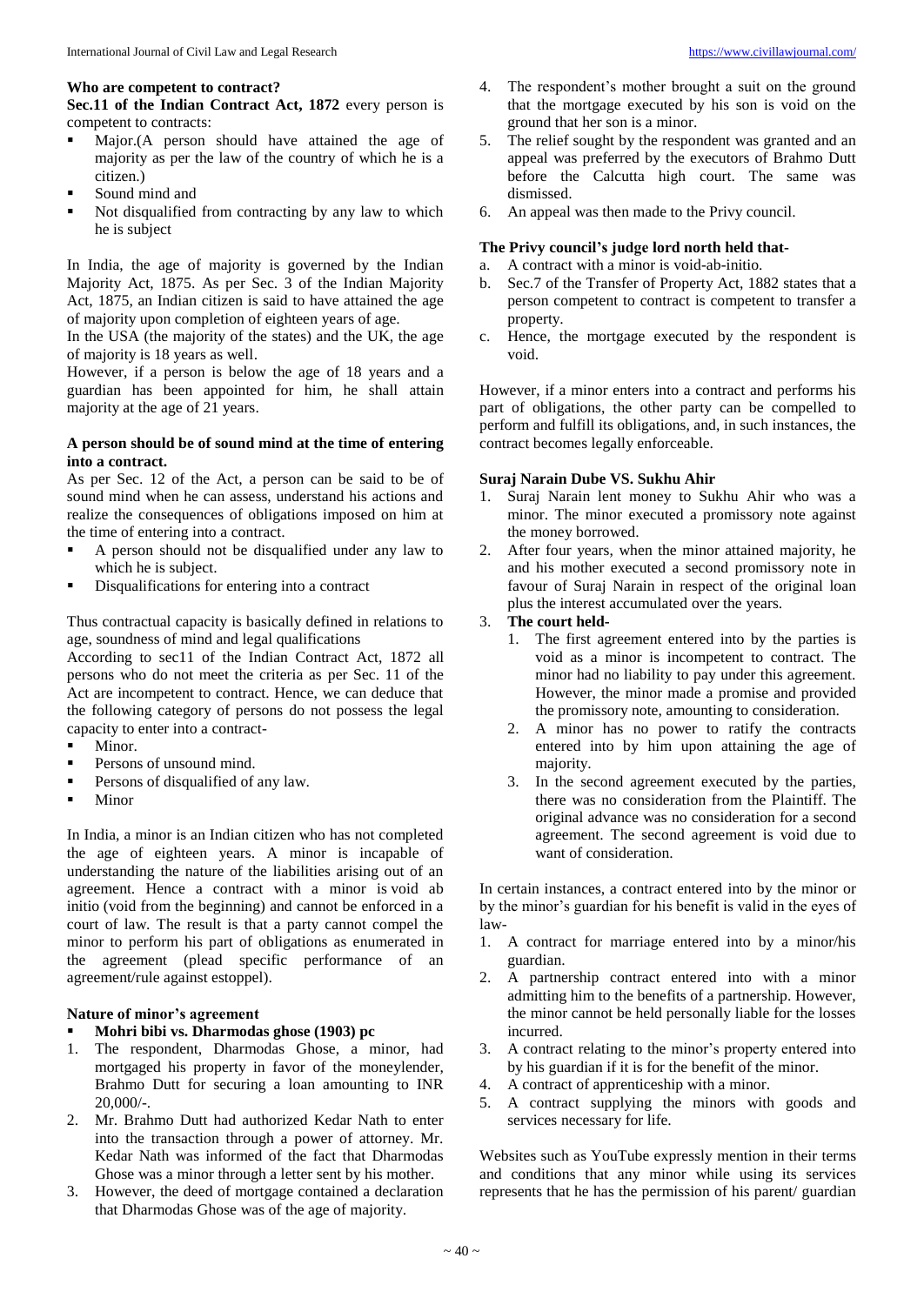to do so. Parents and guardians are held liable for the child's activity on such websites.

#### **Person of unsound mind**

- **Idiots:** An idiot, in medical terms, is a condition of mental retardation where a person has a mental age of less than a 3-year-old child. Hence, idiots are incapable of understanding the nature of the contract and it will be void since the very beginning.
- **Lunatic:** A person who is of sound mind for certain duration of time and unsound for the remaining duration is known as a lunatic. When a lunatic enters into a contract while he is of sound mind, i.e. capable of understanding the nature of the contract, it is a valid contract. Otherwise, it is void.

*Illustration*- A enters into a contract with B for sale of goods when he is of sound mind. A later becomes of unsound mind. The contract is valid.

 People under the influence of the drug- A contract signed under the influence of alcohol/drug may or may not be valid. If a person is so drunk at the time of entering into a contract so that he is not in a position to understand the nature and consequences, the contract is void. However, if he is capable of understanding the nature of the contract, it will be enforceable.

*Illustration-* A enters into a contract with B under the influence of alcohol. The burden of proof is on A to show that he was incapable of understanding the consequence at the time of entering the contract and B was aware of his condition.

#### **Persons disqualified by law**

 *Alien enemy-* An alien enemy is the citizen of a country India is at war with. Any contracts made during the war period with an alien enemy are void. An Indian citizen residing in an alien enemy's territory shall be treated as an alien enemy under the contract law. Contracts made before the war period either gets dissolved if they are against public policy or remain suspended and are revived after the war is over, provided they are not barred by limitation.

**Illustration-** A, of country X, orders goods from B, of country Y. The goods are shipped and before they could reach Y, country X declares a war with country Y. The contract between A and B becomes void.

 **Convicts**: A convict cannot enter into a contract while he is serving his sentence. However, he regains his capacity to enter into a contract upon completion of his sentence.

**Illustration:** A, is serving his sentence in jail. Any contract signed by him during this period is void.

 **Insolvent:** An insolvent is a person who is declared bankrupt/ against whom insolvency proceedings have been filed in court/resolution professional takes possession of his assets. Since the person does not have any power over his assets, he cannot enter into contracts concerning the property.

**Illustration:** A enters into a contract for sale of goods with B. Before the sale takes place, an insolvency suit is filed

against A. A sell the goods to B during pendency of insolvency proceedings. The contract is valid.

- **Foreign sovereign:** Diplomats and ambassadors of foreign countries enjoy contractual immunity in India. One cannot sue them in Indian courts unless they submit themselves to the jurisdiction of Indian courts. Additionally, sanction from the central government is also required in such cases. However, the foreign sovereign has the authority to enforce contracts against the third person in Indian courts.
- **Body corporate:** A company is an artificial person. The capacity of a company to enter into a contract is determined by its memorandum and articles of association.

# **Is Minority a Disqualifications?**

Minority is not a disqualification but a shield which provides a lot of protection to the minors. When minor entered into agreements can be summarized as following heads:

**Valid Contracts:** When necessaries supplied.

**Voidable contracts:** Minor as a payee or endorsee.

**Void ab initio:** All agreements other than valid and voidable contracts are void ab initio.

#### **Competency of Parties to enter into an e-contract**

A party can enter into an e-contract if it satisfies the legal requirements as per Sec. 11 and Sec. 12 of the Indian Contract Act, 1872.

#### **Competency to contract on behalf of another**

As per the Indian Contract Act, 1872 a person can employ another who shall enter into contracts with the third person on his behalf. The person in this instance is known as *the principal* and the other person so employed is known as *the agent.*

Any person may be employed as an agent. However, a minor or a person of unsound mind cannot be held liable for their acts to the principal.

- An agent's authority may be either-
- 1. *Express,* i.e. By word of mouth.
- 2. *Implied*, i.e. by conduct.

#### **Companies ensure competency of each other while entering into a contract**

Most companies while entering into contracts with one another want to make sure that the other party is competent enough to enter into a contract. This is required to avoid any legal complications in the future. This is mostly done through the inclusion of a representation clause in a contract stating that the company, as per its memorandum and articles of association, is capable of entering into a contract through its authorized representatives.

A copy of the articles of association may be annexed by both parties to confirm the representations made.

If the memorandum and articles provide otherwise, a condition precedent clause is incorporated into the agreement stating that the company shall pass necessary board resolutions to alter its articles of association. A stipulated date called a long stop date is given to the other party to comply with the conditions precedent failing which the agreement shall stand terminated.

A party might be asked to produce a copy of board resolution so passed/ changes made in the articles of